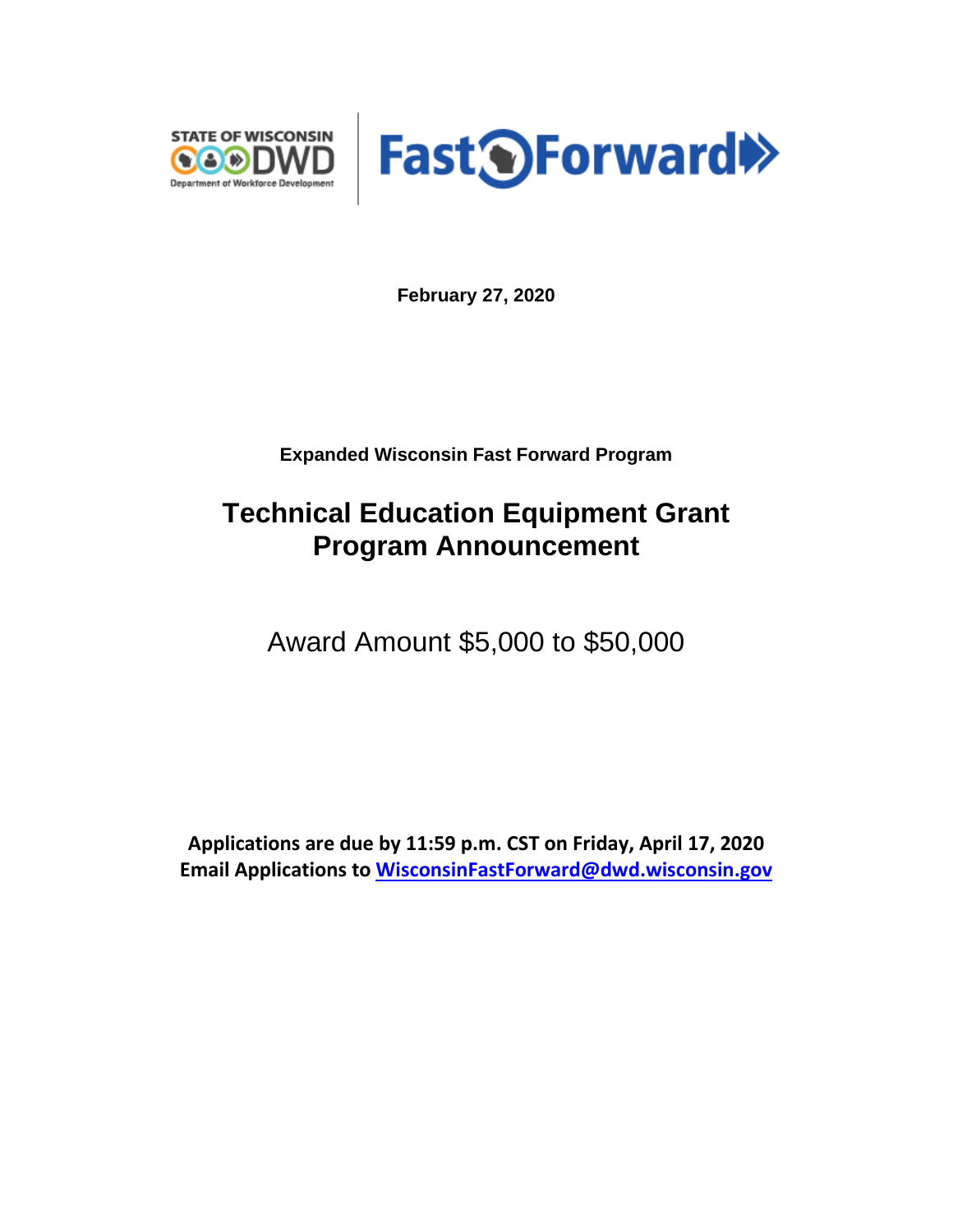The Wisconsin Fast Forward (WFF) grant program encourages increased collaboration between Wisconsin's workforce, employers, local or regional economic development organizations, workforce development boards, post-secondary institutions, and private training providers to develop and implement business-led training programs.

The standard WFF program is a state funded grant program to provide employer-focused worker training grants. The Office of Skills Development (OSD) at the Department of Workforce Development (DWD) administers the grant program. Additionally, OSD works to encourage the development of innovative solutions at the local and regional level that bring together employers, educators, workforce development entities, and economic development organizations to meet area workforce demands. The 2017-19 biennial budget allows for expanded WFF initiatives to meet identified needs. The 2019-20 biennial budget continues this focus.

This **WFF Technical Education Equipment Grants** opportunity is open to applications from Wisconsin school districts that can demonstrate that the Career and Technical Education program for which they will be purchasing and installing Advanced Manufacturing equipment:

- meets the needs of employers in their region;
- leverages partnerships and matching funds;
- optimizes regional training capacity;
- increases the supply of skilled workers in advanced manufacturing fields;
- builds on proven programs; and
- includes mechanisms for sustainability.

**Legislative Authority:** Legislative authority for this grant is found at Wis. Stat. § 106.275 and Wis. Admin. Code ch. DWD 802.

# **Program Overview**

**Definitions**: The following definitions are used throughout the Grant Guidelines:

• **Advanced Manufacturing** refers to a family of manufacturing activities that (a) depend on the use and coordination of information, automation, computation, software, sensing, and networking, and/or (b) make use of cutting-edge materials and emerging production capabilities enabled by the physical and biological sciences, for example nanotechnology, chemistry, and biology. This involves both new ways of manufacturing existing products, and manufacturing new products emerging from new advanced technologies.<sup>1</sup>

For this grant opportunity, eligible advanced manufacturing fields include, but are not limited to: Smart Manufacturing, Additive Manufacturing, Machining and Controls, Robotics, Digital Manufacturing and Design, Photonics, Electronics, Materials and Composites, Chemical and Thermal Processes, Healthcare and Medicine, Biotechnology, Bioenergy, Bioproducts and Biomanufacturing.

- **Applicant** means a school district in this state that applies to the department for a grant.
- **Contract** means a legal document that sets forth the grant terms.
- **Grant** means an agreement between DWD and the grantee whereby DWD provides funds from the appropriation under Wis. Stat.  $\S 20.445(1)(cg)$  for the purposes specified in Wis. Stat. § 106.275(1)(b).
- **Grantee** means a school district awarded a grant by DWD.

<sup>1</sup> President's Council of Advisors on Science and Technology Report to the President on Ensuring American Leadership in Advanced Manufacturing. (2011). Retrieved from <https://www.manufacturing.gov/sites/default/files/2018-01/pcast-advanced-manufacturing-june2011.pdf>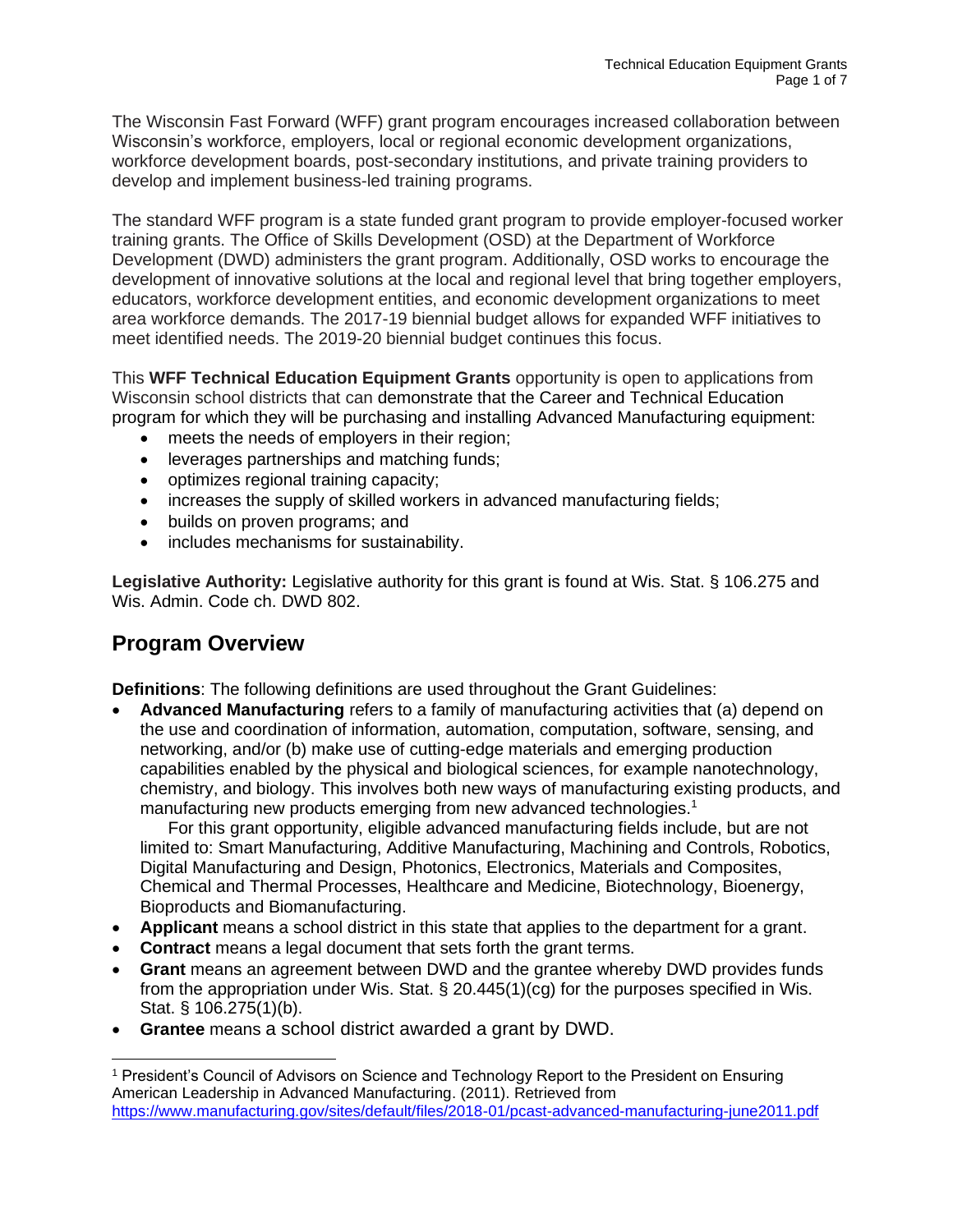- **School District**, per Wis. Stat. § 115.01(3), means a territorial unit for school administration. School districts are classified as common, union high, unified, and  $1<sup>st</sup>$  class city school districts. A joint school district is one territory of which is not wholly in one municipality.
- **State** means State of Wisconsin.

**Technical Education Equipment Grant Program Announcement Summary:** The purpose of this grant opportunity is to train high school students in advanced manufacturing fields to help address Wisconsin's skilled worker shortage. This grant is also intended to accelerate the transition of students into the workforce by preparing them for stable careers and to provide students and their families the means to reduce higher education costs by providing dual enrollment credits, industry-endorsed certificates, and technical endorsements on high school diplomas.

Eligible advanced manufacturing fields include, but are not limited to: Smart Manufacturing, Additive Manufacturing, Machining and Controls, Robotics, Digital Manufacturing and Design, Photonics, Electronics, Materials and Composites, Chemical and Thermal Processes, Healthcare and Medicine, Biotechnology, Bioenergy, Bioproducts, and Biomanufacturing.

Matching funds equal to 200 percent of the awarded grant amount are required per Wis. Admin. Code § DWD 802.06. Match may be in the form of money or the monetary value of equipment, contributed from private sources or the applicant or from both private sources and the applicant.

School districts are required to track outcomes related to the vocational and technical education programs for grant supported equipment purchases and to file an outcomes report with DWD by September 1 of each of the three fiscal years after receipt of the grant. In each report the grantee shall do the following:

- (a) Describe how the grant moneys were expended;
- (b) Describe the outcomes achieved as a result of receiving the grant;
- (c) Share the best practices employed by the grantee regarding training of pupils in the use of the equipment acquired with the grant moneys;
- (d) Include a plan for sustainability of the training described in par. (c); and
- (e) Provide such other information as the department may require in the GPA.

Recipients of previous awards from this program may apply, but must demonstrate how the proposed project differs from the project funded by a prior award.

| <b>Total Grant Program</b> | Up to \$1,000,000 available                                                                                                                                                                                                                                                                               |
|----------------------------|-----------------------------------------------------------------------------------------------------------------------------------------------------------------------------------------------------------------------------------------------------------------------------------------------------------|
| <b>Individual Awards</b>   | \$5,000 up to \$50,000                                                                                                                                                                                                                                                                                    |
| <b>Eligible Applicants</b> | Wisconsin school districts                                                                                                                                                                                                                                                                                |
| Use of Grant funds         | Reimbursement of costs for the acquisition of equipment that is used in<br>advanced manufacturing fields in the workplace, together with any<br>software necessary for the operation of that equipment and any<br>instructional material necessary to train pupils in the operation of that<br>equipment. |

# **Grant Program Highlights**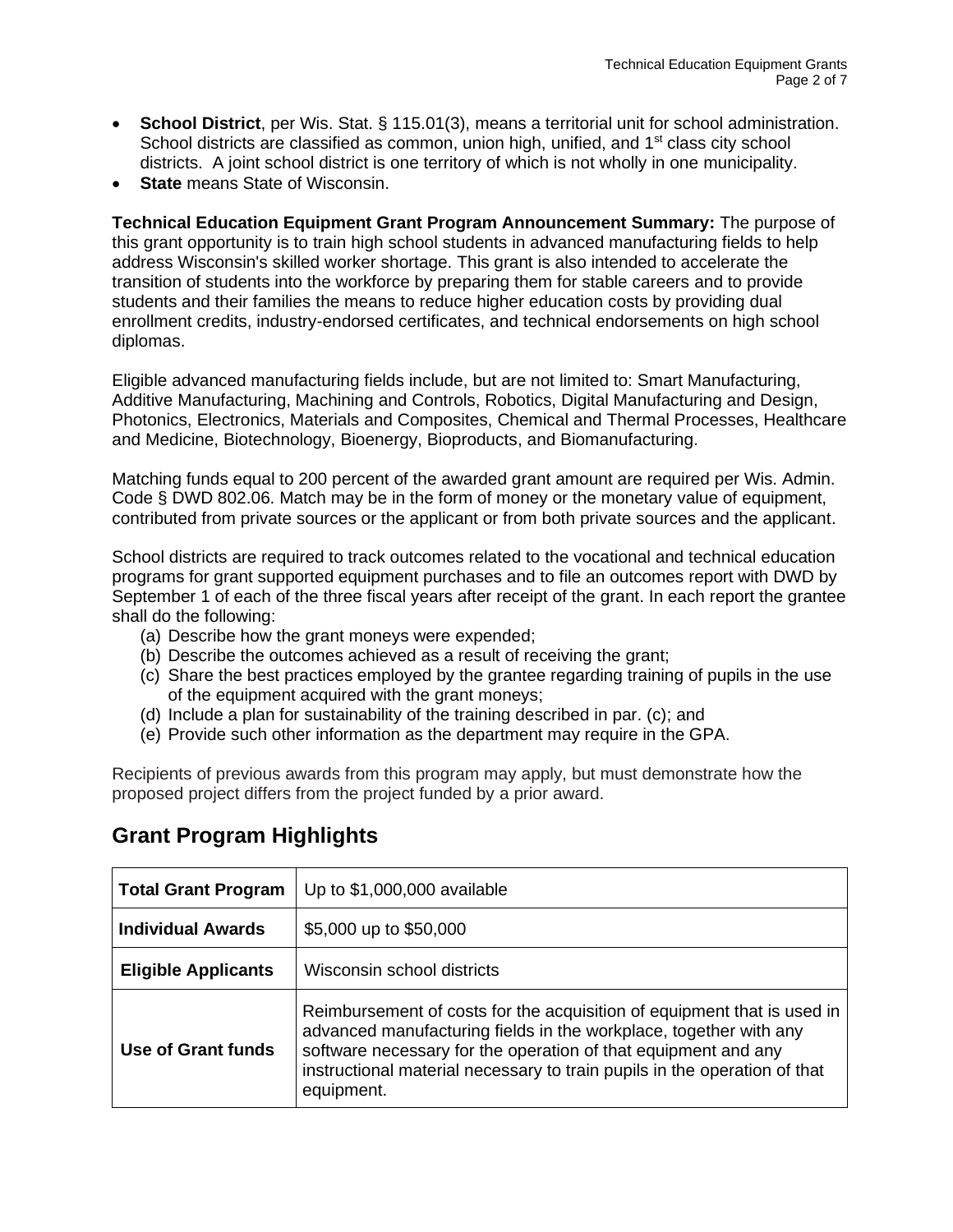| Goals                    | Train high school students in advanced manufacturing fields to help<br>address Wisconsin's skilled worker shortage<br>Accelerate the transition of students into Wisconsin's workforce<br>Provide students and their families with a way to reduce higher<br>education costs by providing dual enrollment credits, industry-<br>endorsed certificates, and technical endorsements on high school<br>diplomas. |
|--------------------------|---------------------------------------------------------------------------------------------------------------------------------------------------------------------------------------------------------------------------------------------------------------------------------------------------------------------------------------------------------------------------------------------------------------|
| <b>Terms of Award</b>    | Grants will be awarded as cost reimbursement contracts, with an<br>anticipated contract start date of May 15, 2020. All grant expenditures<br>must be completed by May 15, 2022.                                                                                                                                                                                                                              |
| <b>Leveraged Funding</b> | Applicants are encouraged to leverage additional funding.                                                                                                                                                                                                                                                                                                                                                     |

## **Important Dates: Applications are due by 11.59 p.m. CST on Friday, April 17, 2020.**

Application packages must be emailed to [WisconsinFastForward@dwd.wisconsin.gov](mailto:WisconsinFastForward@dwd.wisconsin.gov)

| <b>GPA Released</b>                                | February 27, 2020                                                                                                                                                   |
|----------------------------------------------------|---------------------------------------------------------------------------------------------------------------------------------------------------------------------|
| GPA and<br><b>Application Process</b><br>Questions | March 13, 2020<br>Email questions to <b>DOP</b> rocurement @dwd.wi.gov at or before<br>4 PM CST                                                                     |
| GPA and<br><b>Application Process</b><br>Answers   | March 19, 2020<br>Responses to questions posted at<br>http://wisconsinfastforward.com/wff_standard.htm                                                              |
| Application<br>Submission                          | April 17, 2020<br>Email application package (application, required forms, and<br>supporting documents) to<br>WisconsinFastForward@dwd.wisconsin.gov by 11.59 PM CST |
| <b>Projected Grant</b><br>Awards<br>Announcement   | May 8, 2020                                                                                                                                                         |
| Anticipated<br><b>Contract Start Date</b>          | May 15, 2020                                                                                                                                                        |
| Funding<br><b>Disbursement</b>                     | Reimbursement basis, upon verification and approval of<br>submitted documentation of purchases, purchase orders,<br>invoices, and related project expenses.         |
| <b>Contract End Date</b>                           | May 15, 2022                                                                                                                                                        |

**GPA and Application Process Questions & Answers:** For answers to general (about the WFF program or future grant opportunities) and technical (like help accessing application documents,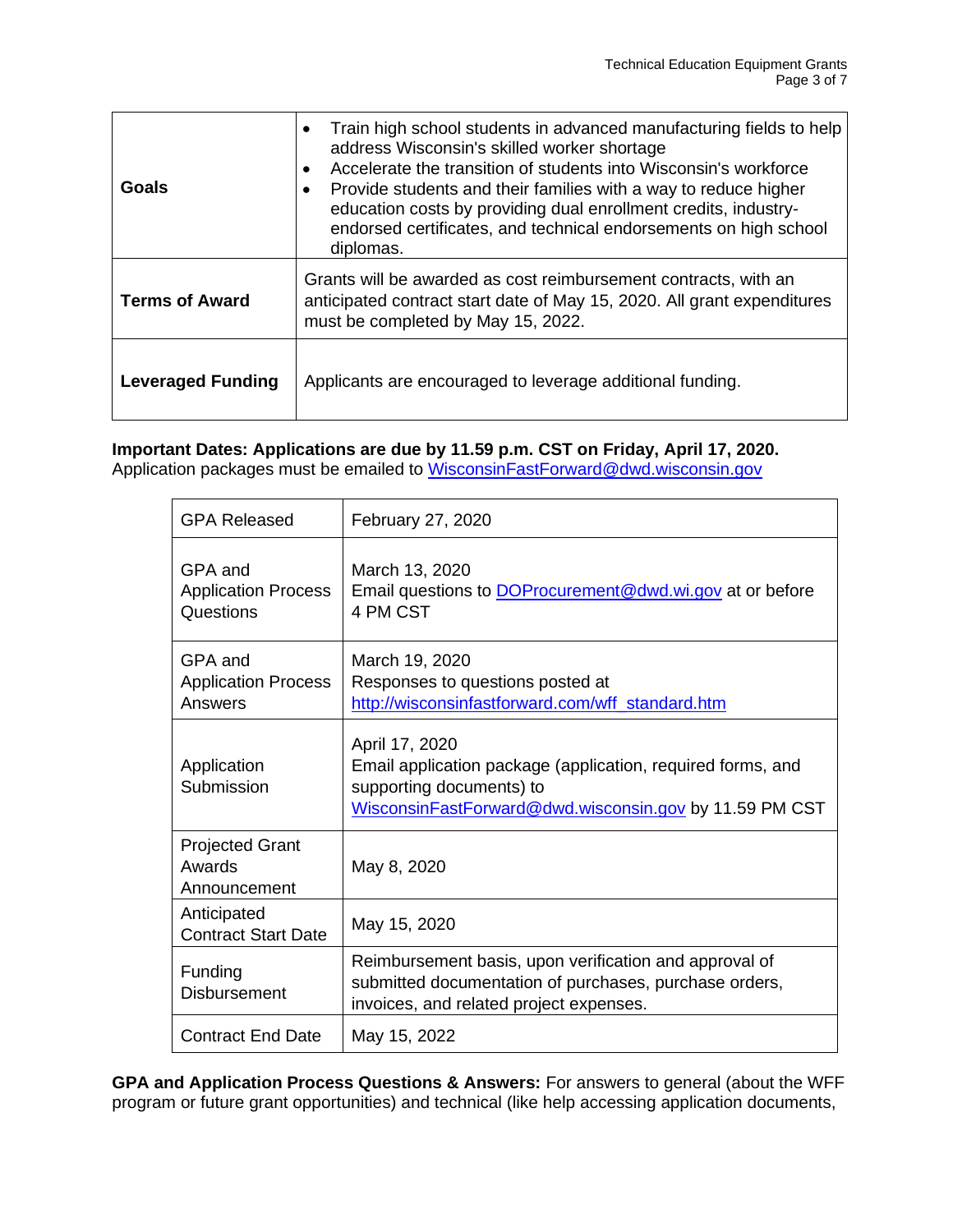submitting your proposal, etc.) questions, please email your inquiry to our mailbox, [WisconsinFastForward@dwd.wisconsin.gov.](mailto:WisconsinFastForward@dwd.wisconsin.gov) We will respond to your inquiry promptly. Any questions or clarifications related to this grant program announcement must be submitted in writing via email to [DOProcurement@dwd.wi.gov](mailto:DOProcurement@dwd.wi.gov) before 4 PM CST on March 13, 2020.

Responses will be posted at [http://www.wisconsinfastforward.com/wff\\_standard.htm](http://www.wisconsinfastforward.com/wff_standard.htm) on March 19, 2020.

In the event that it becomes necessary to provide additional clarifying data or information, it will be posted at [http://www.wisconsinfastforward.com/wff\\_standard.htm](http://www.wisconsinfastforward.com/wff_standard.htm)

Attempts by applicants to contact any other party may result in the rejection of their application(s).

# **Additional Information**

### **Application Forms, Instructions, and Process:**

Access the application, evaluation rubric, and reporting template at: [http://wisconsinfastforward.com/wff\\_standard.htm](http://wisconsinfastforward.com/wff_standard.htm)

CONTENTS. An applicant for a grant shall describe the following:

- (a) The purpose and need for the grant;
- (b) The projected outcomes that the applicant is seeking to achieve as a result of receiving the grant;
- (c) The amount, form, and source of the matching funds required under s. DWD 802.06; and
- (d) Any other information required in the GPA.

**Letters of Commitment:** Partner Letters of Commitment or Support must be on letterhead and include attestation regarding partnership expectations, the need for employees trained in advanced manufacturing, and any other elements that inform the program. Any source of leveraged funds must also clearly indicate the source of the funding and describe how it supplements the project.

**Project Period:** The project period for this GPA is May 15, 2020 through May 15, 2022.

**Grant Amount:** From \$5,000 to \$50,000 is available per grantee. Grant expenditures must be incurred during the Project Period. All eligible grant expenses will be reimbursed, per individual contract specifications when expenses are:

- Included in the award application;
- Supported by 200 percent Match;
- Paid and documented by the grantee; and
- Approved by OSD.

Disbursement of grant funding will be made on a rolling basis when the grantee complies with all conditions of the grant as stipulated in the contract. Reimbursements may be pro-rated or withheld based on the extent to which contract conditions are met.

**Cost-Sharing:** Matching funds equal to 200 percent of the awarded grant amount is required. Match may be in the form of money or the monetary value of donated equipment, contributed from private sources, the school district, or both. Documentation of the type(s) and source(s) of leveraged funds should be submitted with the application.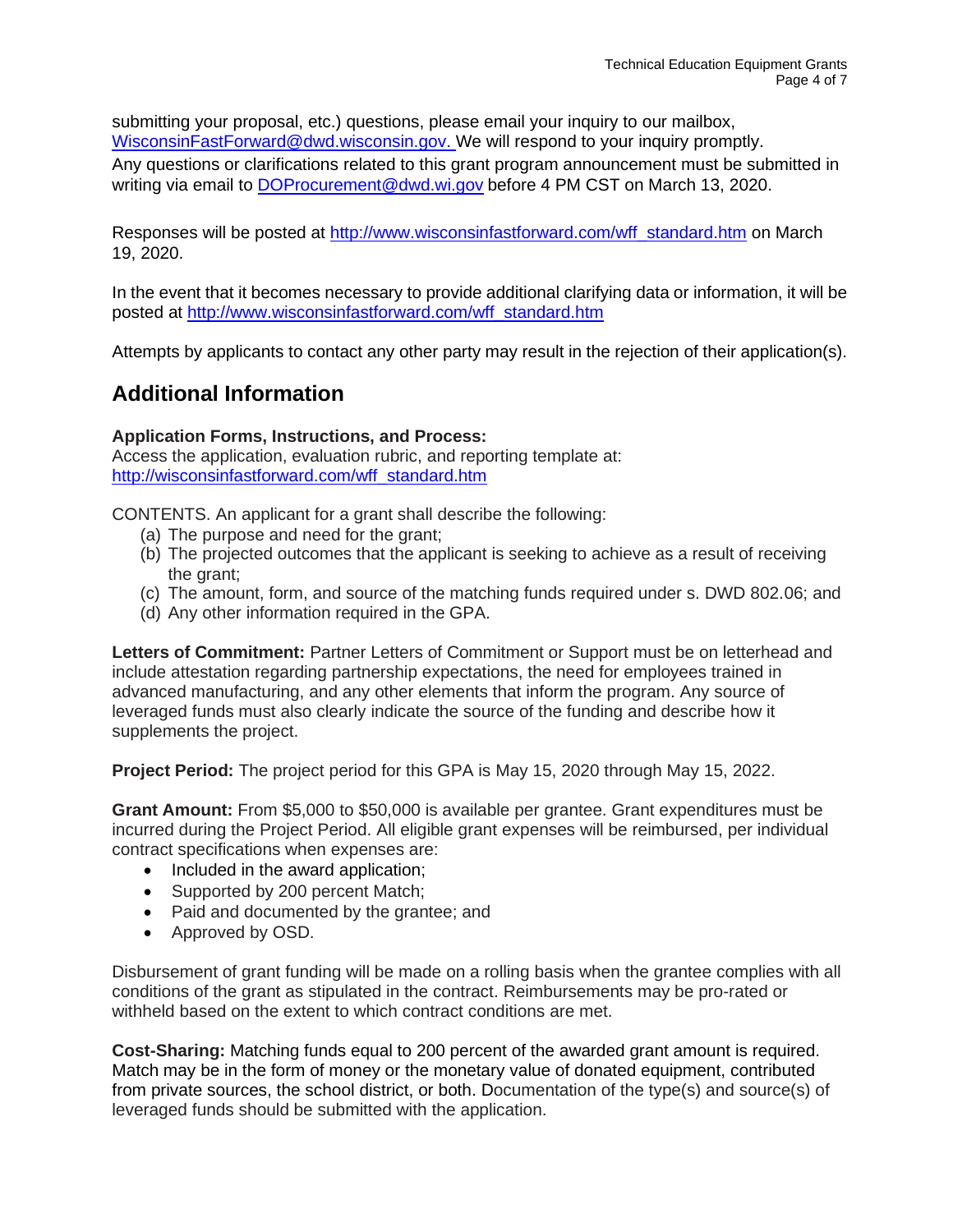**Eligibility:** For an application to be considered for funding, the following conditions must be met:

- The Applicant is a Wisconsin school district;
- Applicants may apply for no more than one grant for this round of grant funding;
- Applicants must limit their funding request to one Advanced Manufacturing field;
- Applicants must include a plan to secure Match from employers or other resources equal to 200 percent of the grant amount awarded; and
- Match must be in the form of money or the monetary value of new equipment contributed from the school district, private sources, or both.

**Due Diligence:** All applicants are required to complete a Due Diligence checklist outlined on page 2 of the application. Applicants that meet any of the following criteria may be automatically disqualified and will not be scored:

- The Applicant has not been in operation for more than 24 months.
- Within the last 24 months, the Applicant has been required to provide a Worker Adjustment and Retraining Notification (WARN) notice under 29 U.S.C. § 2101 et seq., or a notice under Wisconsin's Business Closing and Mass Layoff Law, Wis. Stat. § 109.07 (listed on the Layoff Notices found here: https://dwd.wisconsin.gov/dislocatedworker/warn/).
- The Applicant has been found to have violated the Unemployment Compensation laws, Wis. Stat. ch. 108, within the last 24 months.
- The Applicant has been found to have violated the Worker's Compensation Act, Wis. Stat. ch. 102, within the last 24 months.
- The Applicant is on the Department of Administration's list of vendors who are not in compliance with Wis. Stat. § 77.66, found here: [http://vendornet.state.wi.us/vendornet/wocc/CertList.pdf,](http://vendornet.state.wi.us/vendornet/wocc/CertList.pdf) unless they demonstrate that they have come into compliance since the last posting date of the list.
- If the Applicant is a Wisconsin corporation, the Applicant's status is anything but "registered" or otherwise in good standing with the Department of Financial Institutions.
- Within the last 24 months, the Applicant has been found to have violated the Wisconsin Fair Employment Act, Wis. Stat. § 111.31 et. seq., or employment regulations under Wis. Stat. ch. 103.
- The Applicant is listed as ineligible on the Department of Administration's Office of Contract Compliance Vendor Directory, found here: <https://vendornet.wi.gov/Procurement.aspx>
- The Applicant is listed as a delinquent taxpayer with the Wisconsin Department of Revenue, at<https://www.revenue.wi.gov/Pages/Delqlist/DelqSearch.aspx>

Organizations are strongly encouraged to verify that there are no unresolved issues in the areas mentioned prior to submitting the application or should provide a detailed explanation with the application.

**Eligible Expenses:** Expanded WFF funds shall be used to reimburse expenses related to the acquisition of equipment that is used in advanced manufacturing fields in the workplace, together with any software necessary for the operation of that equipment and any instructional material necessary to train pupils in the operation of that equipment.

**Ineligible Expenses:** WFF funds may not be used for the purchase of real estate, facility construction or substantial remodeling, traditional public or private Kindergarten–12th grade education, trainee wages, or fringe benefits.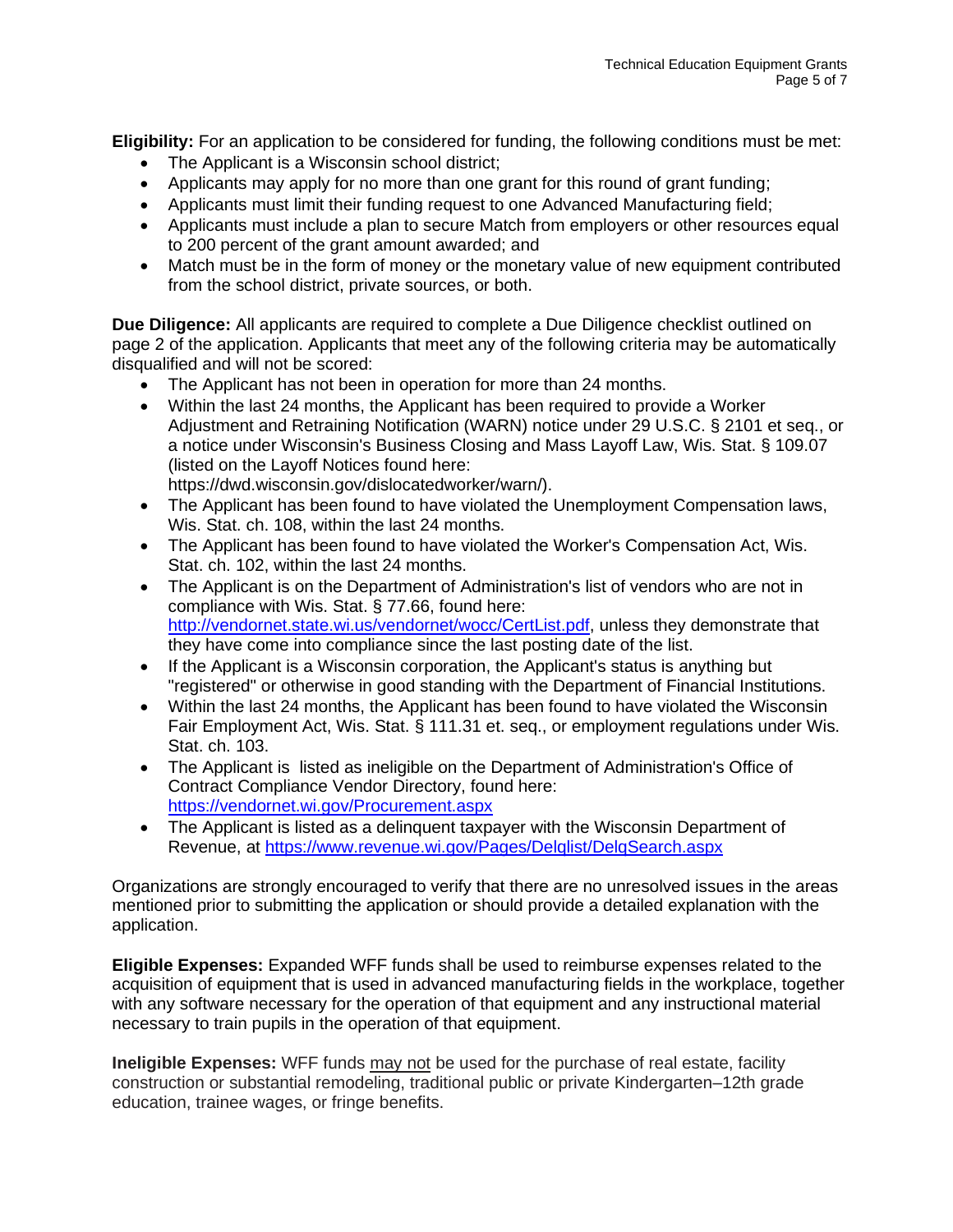**Supplement not Supplant:** All funding identified as "leveraged" or "in-kind" must be new funds and cannot replace existing federal, state, or local government funding. Substituting existing funds with state grant funds will result in additional fiscal monitoring and may result in an audit. Violations of permissible expenses may result in suspension of current or future funds under this program, repayment of monies awarded under this grant, and possible civil and/or criminal penalties.

**Grant Evaluation Rubric and Scoring:** Wisconsin Fast Forward is a competitive grant program**.** The evaluation committee will appraise grant applications for compliance with grant guidelines and specifications cited in this document. Grant proposals will be rated on a 100-point scale, based upon the following point values:

| <b>Selection Criteria</b>                                                                                     | <b>Points</b> |
|---------------------------------------------------------------------------------------------------------------|---------------|
| Demand-Driven, based on labor market data and employer<br>partnerships                                        | 20            |
| Leverages Partnerships with Employers and Non-State<br><b>Matching Funds</b>                                  | 20            |
| Optimizes Regional Training Capacity and the Number of<br>Skilled Workers, as validated by relevant employers | 20            |
| <b>Builds on Proven Programs</b>                                                                              | 20            |
| <b>Demonstrates Sustainability</b>                                                                            | 20            |

Grants will be ranked by high score and awarded based upon ranking and availability of budgeted funds. Grants that score below 50 points will not be eligible for funding. It is strongly recommended that applicants consult the Grant Evaluation Rubric and Scoresheet to address all scoring criteria when writing proposals. The Grant Evaluation Rubric and Scoresheet is available for download at [www.wisconsinfastforward.com/wff\\_standard.htm](http://www.wisconsinfastforward.com/wff_standard.htm)

**Contract:** The expanded WFF Technical Education Equipment Grant applications that are funded under this GPA are required to execute a binding contract with DWD **before any expenses are incurred** for which reimbursement is expected.

### **Reimbursement**

- Awards are structured as cost-reimbursement grants, meaning that recipients are expected to incur expenses before receiving any WFF funds. WFF will accept purchase orders as 'incurred expenses' to help facilitate cash flow for recipients who may have difficulty meeting expenses before receiving funds. WFF will provide access to an online invoicing system and reimbursement instructions.
- Upon submission of complete invoices with proper documentation, payments will be disbursed via Automated Clearing House (ACH) transactions.
- In compliance with the Office of the State Comptroller rules and regulations, no grant recipient shall expend grant funds until a contract has been fully executed with WFF. Upon contract execution, recipients will be allowed to incur costs. Costs must be incurred between contract execution and up to (and including) May 15, 2022. No expenses incurred after May 15, 2022 will be reimbursed by this program.
- Grantees will forfeit any remaining award unused after the contract expires.